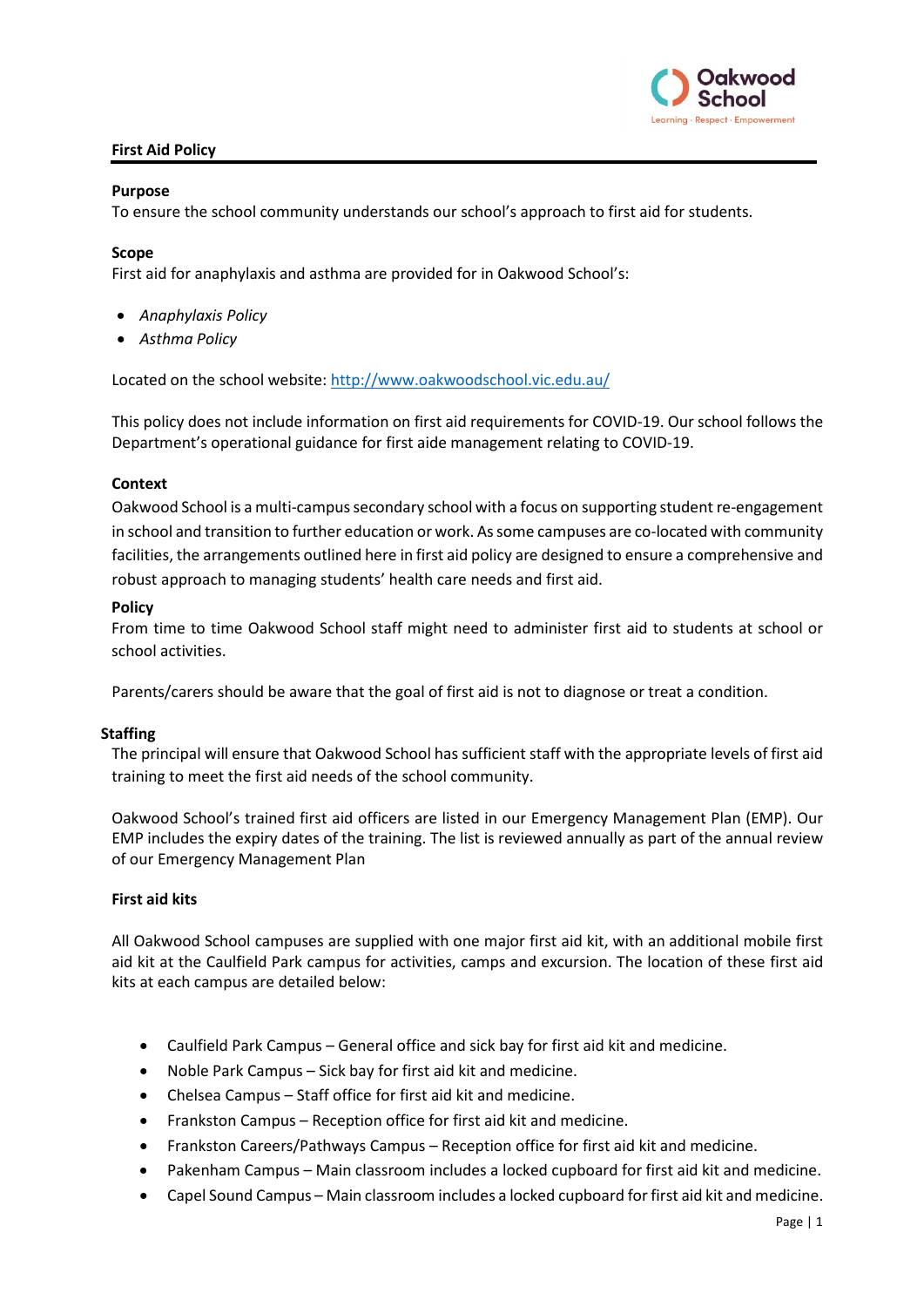

- Hastings Campus Main classroom includes a locked cupboard for first aid kit and medicine.
- Mornington Campus Main classroom includes a locked cupboard for first aid kit and medicine.

The First Aid Officer for the campus as outlined in the Emergency Management Plan will be responsible for maintaining all first aid kits.

### **First Aid Room Arrangements**

- Caulfield Park Campus The First Aid room is located at the right of the front entrance, opposite the general office.
- Noble Park Campus The First Aid room is located at the left of the front entrance, diagonally opposite the general office.
- Chelsea Campus The First Aid room is located adjacent to the classroom toilets.
- Frankston Campus The First Aid room is located adjacent to the disabled toilet.
- Frankston Careers/Pathways Campus The First Aid room is located adjacent to the reception.
- Pakenham Campus The First Aid room is located in the admin and consulting room area and includes one bed. Staff take the first aid kit from the main classroom to the first aid room when required.
- Capel Sound Campus The First Aid room is located next to reception. This first aid room is a shared room as part of the agreement the school has with the Seawinds community hub. Staff take the first aid kit from the main classroom to the first aid room when required.
- Hastings Campus The First Aid room is located next to the bathroom near the main hallway and includes one bed. Staff take the first aid kit from the main classroom to the first aid room when required.
- Mornington Campus The First Aid room is located next to the campus entrance and reception and includes one bed. Staff take the first aid kit from the main classroom to the first aid room when required.

# **Care for Ill Students**

Students who are unwell should not attend school.

If a student becomes unwell during the school day they may be directed to the school's first aid room at each location and monitored by staff. Depending on the nature of their symptoms, staff may contact parents/carers or an emergency contact person to ask them to collect the student.

#### **First aid room/sick bay area**

Our school follows the Department's policy and guidance in relation to our first aid room/sick bay areas to ensure it is safe, hygienic and appropriately equipped: [First aid rooms and sick bays.](https://www2.education.vic.gov.au/pal/first-aid-students-and-staff/guidance/first-aid-rooms-and-sick-bays)

#### **First aid management**

If there is a situation or incident which occurs at school or a school activity which requires first aid to be administered to a student:

• First aid trained staff will administer first aid in accordance with their training. In an emergency situation, other staff may assist in the administration of first aid within their level of competence.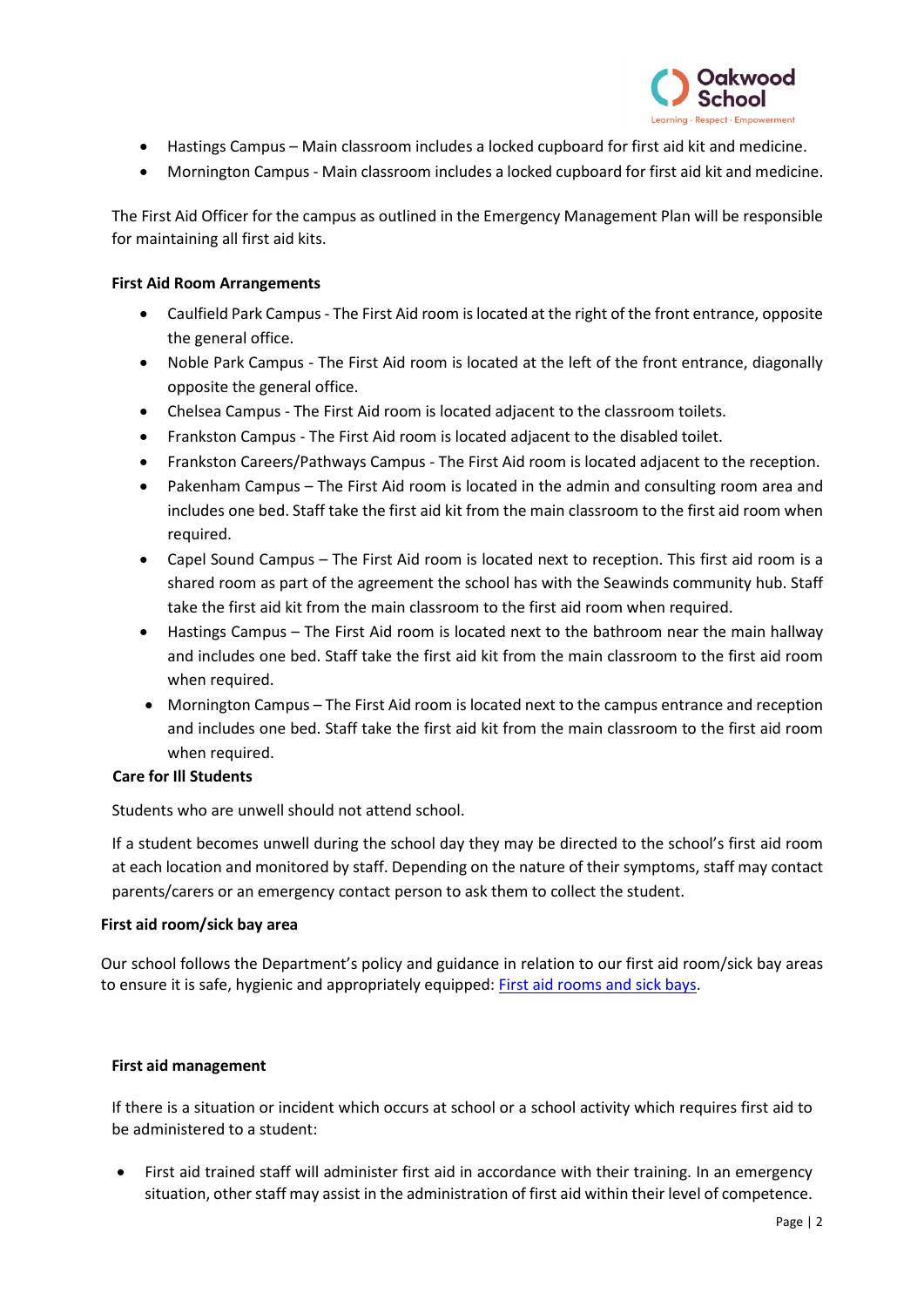

- In a medical emergency, staff may take emergency action and do not need to obtain parent/carer consent to do so. Staff may contact Triple Zero "000" for emergency medical services at any time.
- Staff may also contact NURSE-ON-CALL (on 1300 60 60 24) in an emergency. NURSE-ON-CALL provides immediate, expert health advice from a registered nurse and is available 24 hours a day, 7 days a week.
- If first aid is administered for a minor injury or condition, Oakwood School will notify parents/carers by either a telephone call or a text message advising the parent/carer to contact the School (if the call is not answered).
- If first aid is administered for a serious injury or condition, or in an emergency situation, school staff will attempt to contact parents/carers or emergency contacts as soon as reasonably practical.
- If staff providing first aid determine that an emergency response is not required but that medical advice is needed, school staff will ask parents/carers, or an emergency contact person, to collect the student and recommend that advice is sought from a medical practitioner.
- Whenever first aid treatment has been administered to a student, the responding first aid staff member will:
- record the incident on Compass
- if care was provided in response to a medical emergency or reportable incident, follow the Department'[s Reporting and Managing School Incidents Policy,](https://www2.education.vic.gov.au/pal/reporting-and-managing-school-incidents-including-emergencies/policy) including reporting the incident to the Department's Incident Support and Operations Centre on 1800 126 126 where required to under that policy.

In accordance with Department of Education and Training policy, analgesics, including paracetamol and aspirin, will not be stored at school or provided as a standard first aid treatments. This is because they can mask signs of serious illness or injury. For further information refer to the Department's Policy and Advisory Library: [Medication](https://www2.education.vic.gov.au/pal/medication/policy)

# **Communication**

This policy will be communicated to our school community in the following ways:

- Available publicly on our school's website
- Included in staff induction processes and staff training
- Included in staff handbook/manual
- Discussed at staff briefings/meetings as required
- Included in transition and enrolment meetings
- Hard copy available from school administration upon request

# •

# **Further information and resources**

This policy should be read in conjunction with the following Department policies and guidelines:

- [First Aid for Students and Staff](https://www2.education.vic.gov.au/pal/first-aid-students-and-staff/policy)
- [Health Care Needs](https://www2.education.vic.gov.au/pal/health-care-needs/policy)
- [Infectious Diseases](https://www2.education.vic.gov.au/pal/infectious-diseases/policy)
- [Blood Spills and Open Wounds](https://www2.education.vic.gov.au/pal/blood-spills-and-open-wounds-management/policy)
- **[Medication](https://www2.education.vic.gov.au/pal/medication/policy)**
- [Syringe Disposals and Injuries](https://www2.education.vic.gov.au/pal/syringe-disposal/policy)